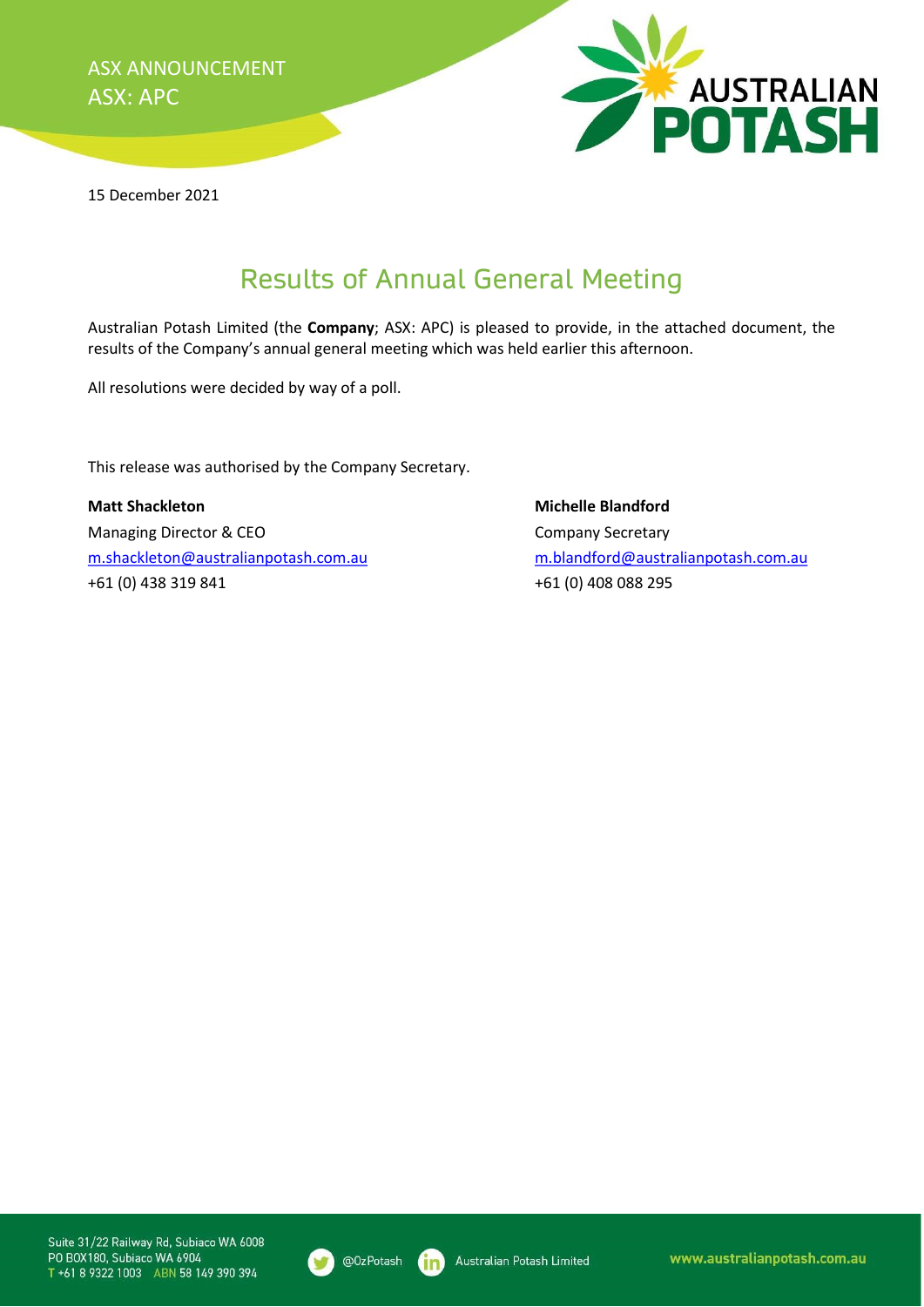## About Australian Potash Limited



APC holds a 100% interest in the Lake Wells Sulphate of Potash (LSOP), located approximately 500km northeast of Kalgoorlie, in Western Australia's Eastern Goldfields. The Company is finalising pre-development plans for commencement of construction. First production from the LSOP is scheduled for 24 to 27 months from a Final Investment Decision.

K-Brite<sup>™</sup> is a registered trademark brand of Australian Potash Limited and the brand under which the suite of high quality, premium SOP products from the LSOP will be marketed.

APC holds a 100% interest in the<br> **Laverton** Downs Project. Laverton Downs Project, located 5kms north of Laverton, in Western Australia's Eastern Goldfields.<sup>i</sup>

APC holds a 30% free-carried interest in the Lake Wells Gold<br>Proiect. located 500km Project. located northeast of Kalgoorlie, in Western Australia's Eastern Goldfields.<sup>ii</sup>

Please visit

www.australianpotash.com.au for more information.